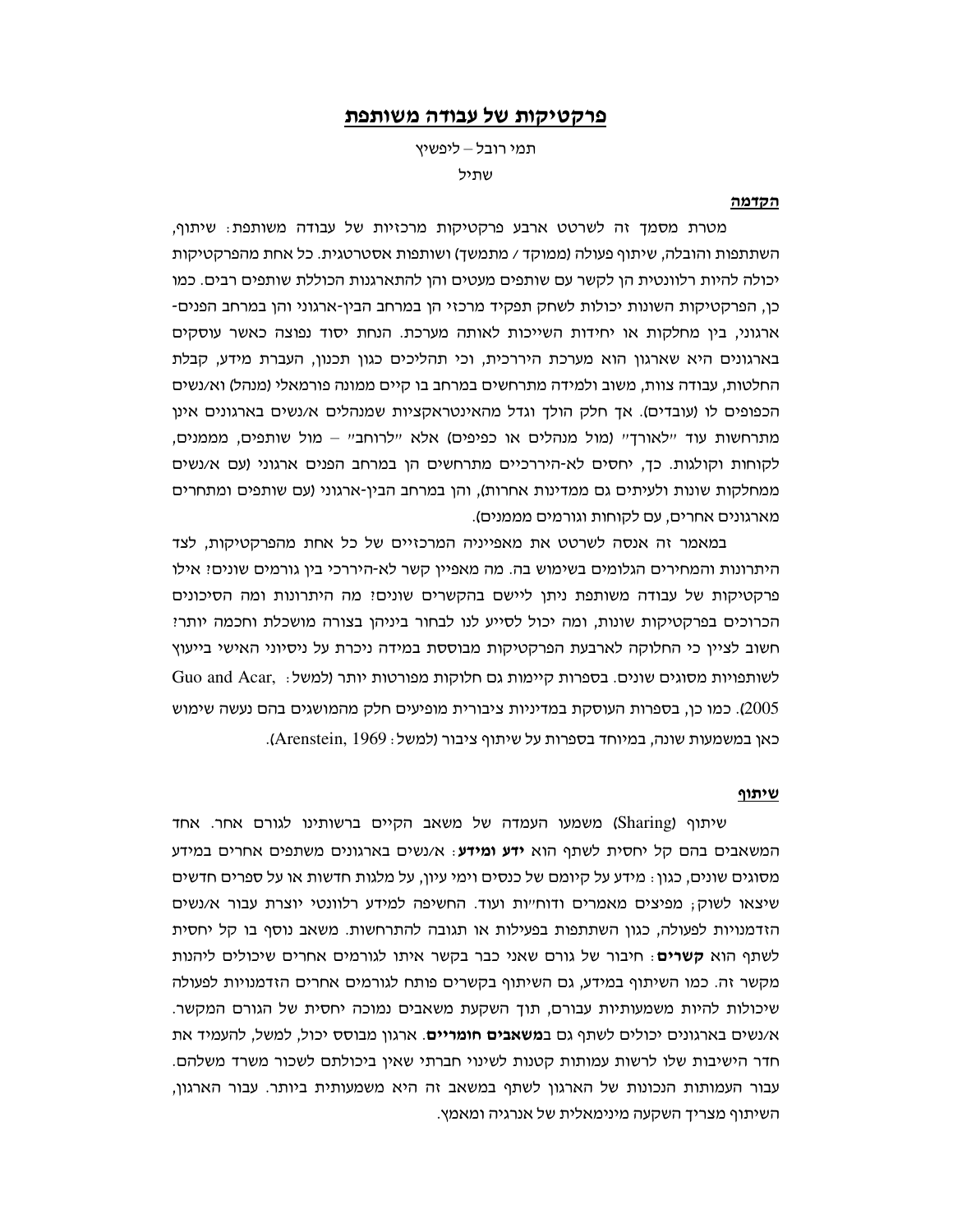מאפיין מרכזי של שיתוף בהשוואה לפרקטיקות אחרות של עבודה משותפת הוא קבלת החלטות אישית ועצמאית של כל צד, המייצרת אוטונומיה ושליטה רבה בתחילת הדרך, אך מעט מאוד שליטה בהמשך. כאשר אני בוחרת להפיץ מודעה, לפרסם מאמר, לחבר בין כמה גורמים ואפילו לשתף את חברי הטוב ברגשותי – אני מחליטה לבד איזה מידע לחשוף, איך להתנסח ובפני מי. כך, בתחילת הדרך יש לי שליטה רבה על המשאבים שברשותי ויכולת להכריע איזה שימוש לעשות בהם. עם זאת, מרגע שהמשאב שלי (ידע, קשרים, משאב חומרי וכו׳) ייהשתחרריי לעולם, אין לי עוד שליטה במה שיקרה לו. המייל ששלחתי לקולגה יכול להיות מועבר הלאה למנהל, היגיגים שכתבתי בבלוג יכולים לזכות לתגובות נלהבות או להתעלמות גורפת, גורמים ביניהם קישרתי יכולים ליזום יחד פעילות בלתי צפוייה, הרגשות שחשפתי יכולים להוביל לשיחת נפש או להפוך לאייטם רכילותי מביך. כך, גם התגובה לשיתוף שלי היא אקט חד-צדדי של האחר, שנחשף למשאב ומחליט לבד מה לעשות בעקבות זאת. החשיפה יכולה להוביל הן לפתיחת הזדמנויות (כגון בניית מוניטין, יצירת קשרים משמעותיים ולמידה) והן לסיכונים (ביניהם שימוש מזיק במידע שנחשף, תגובה עויינת ואי-הבנות).

כאשר מספר גדול של א/נשים משתפים זה את זו במשאבים כגון ידע וקשרים נוצרת **רשת**. רשתות מתבססות כמעט לחלוטיו על הפרקטיקה של שיתוף, ובהתאם לכד הו מבוסססות כמעט לחלוטין על **ניהול עצמי** הכולל קבלת החלטות אוטונומית. כל פרט ברשת מנהל את עצמו, כאשר הוא בוחר איזה מידע להעביר ולמי, אילו קשרים ליזום ואילו לנתק, במה להשקיע זמן ובמה לא. לגורם המכנס או היימחזיקיי את הרשת השפעה על ההתנהלות בה בשני אופנים עיקריים: בשלב הכניסה לרשת (מי יכול להיות חבר/ה?) ובמאפייני הפלטפורמה עליה מתבססת הרשת (למשל: מאפייני התשתית הטכנולוגית, אופי המפגשים, הגדרת מטרות הרשת). גם כאן, קיימת שליטה רבה יחסית בתחילת הדרך (בניית נפלטפורמה, סינון החברים, ניסוח כללי השתתפות או קווים אדומים) אך זו קטנה מרגע שהשיתוף נעשה (מרגע שאדם נכנס לרשת מסויימת, למשל, הוא יכול להתנהל בה באופן חופשי יחסית). תיאוריות העוסקות בקשר בין תיאוריות של מורכבות להתנהלות ברשתות ובארגונים מדגישות את הדרכים בהן ניתן ליצור סביבה המאפשרת לניהול עצמי להתרחש, לקשרים משמעותיים להווצר, ולפתרונות חדשים להתהוות (Anderson, 1999).

בתוך הרשת לא קיימת היררכיה פורמאלית, ובהשוואה לארגון היררכי היא נראית במבט ראשון כישות שטוחה לחלוטין. מקור הכוח העיקרי של הגורם המכנס או ה״מחזיק״ את הרשת הוא הפעלת סנקציה של הוצאה אל מחוץ לגבולות הרשת במידה ושחקנים או מסרים חצו קווים אדומים. מעבר לכך, קיימים ברשת יחסי כוח בלתי פורמלייים, ולעיתים קרובות סמויים מן העין במבט ראשון. תיאוריות העוסקות במורכבות מתארות כיצד תהליכים סיסטמטיים ויחסי כוח בתוך רשתות נוצרים בדרך של ארגון עצמי (self organizing). אחד ההיבטים של תהליך זה הוא שגם אם כל הפרטים ברשת מתחילים מאותה פוזיציה פורמאלית, עם הזמן חלקם יוצרים קשרים רבים יותר עם פרטים אחרים, וכן קשרים עם אחרים "מקושרים". כמו במערכת עצבית, ריבוי הקשרים משמעו הגדלת הכוח ויכלת ההשפעה: פרט "מקושר" חשוף למידע רב יותר, ומידע הוא כוח; במקביל, מסרים שפרט זה בוחר להעביר הלאה מגיעים ומשפיעים על פרטים רבים אחרים . בתוך הרשת (Anderson, 1999).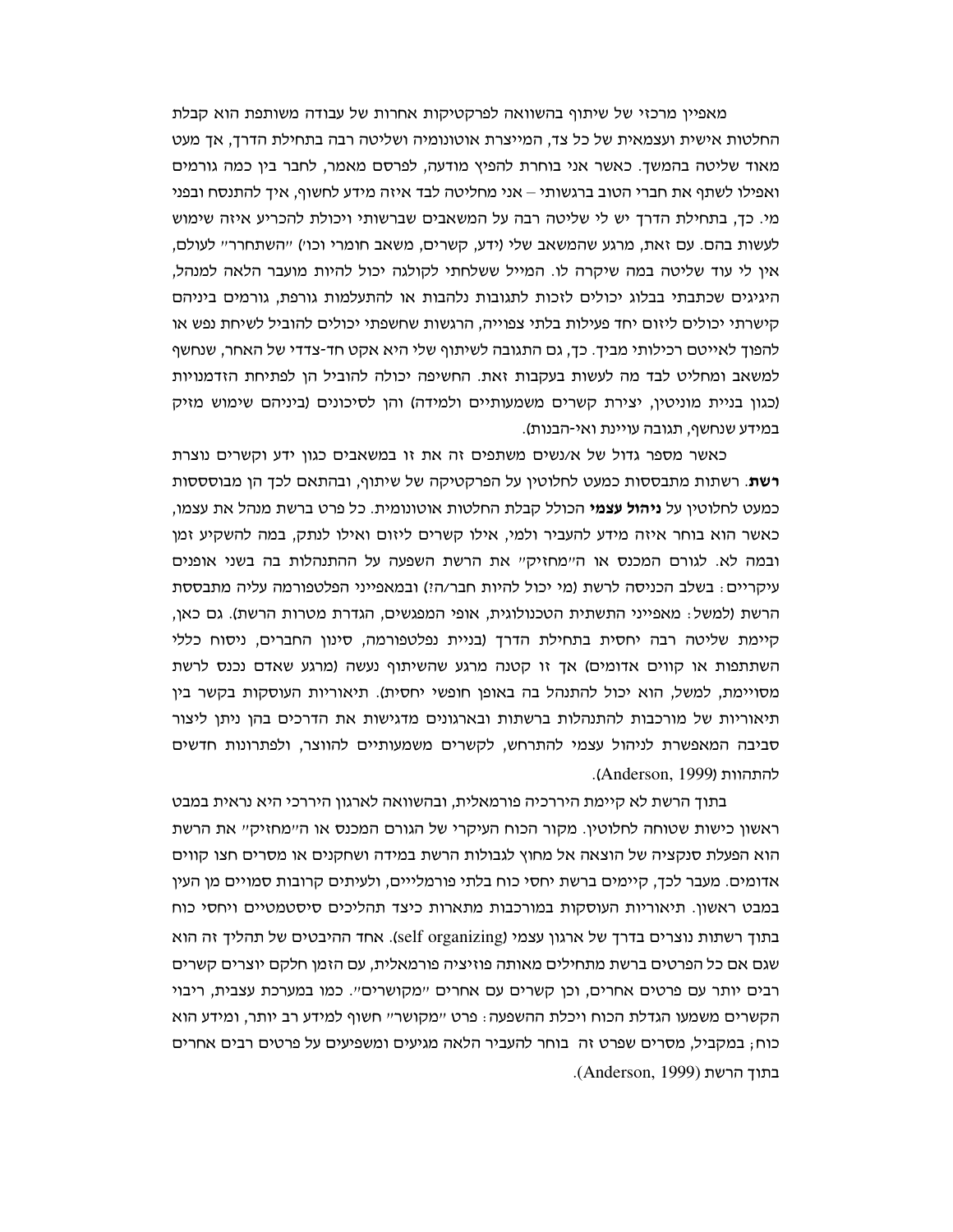רשתות המתנהלות במישור האישי (כדוגמת פייסבוק, קהילות ופורומים) מאפשרות שיתוף במידע פרסונלי (תמונות, עדכונים, הגיגים) כדרך לשמור על קשרים ישנים וליצור היכרויות חדשות. אך גם ברשתות המתנהלות במישור העסקי הגבול בין האישי למקצועי נוטה להטשטש, ורשתות רבות נשענות על השילוב בין אינטרס פרגמטי וקשר בין-אישי. יתכן כי מאחר וברשת אין שום מסגרת פורמאלית של תפקידים, תהליכים ויחסים, השקעה במישור האישי מהווה ״דבק״ המחבר את הגורמים השונים ברשת. דוגמא מרכזית לכך הוא התחום של ישיווק רשתייי, בו א/נשים עושים שימוש בחוג מכריהם כדי לשווק ולמכור מוצרים. בדומה לכך גם המושג יי WOM word of mouth -" מתייחס לכך שלהמלצה מילולית מאדם מוכר יש השפעה ניכרת על החלטה לרכוש מוצר חדש (Reingen and Kernan,1986). סוג נוסף של שיווק רשתי מנסה ליצור רשת של לקוחות, המתחברת לקהילה ובו זמנית גם למוצר. דוגמא לכך ניתן למצוא ברשת לאימהות שהקים ארגון מטרנה – במסגרתה כל אם מוזמנת לפתוח לצאצאה תת-אתר עם תמונות ומידע אישי, היושב בקהילה שחברת מטרנה מרכזת. נראה שיוזמי הרשת מניחים שפעילות בה תגביר את ההזדהות עם המוצר ותתרום בסופו של דבר לשורת הרווח של החברה.

רשתות המתבססות על שיתוף יכולות לשחק תפקיד משמעותי לא רק במישור האישי והעסקי, אלא גם בעשייה ציבורית וחברתית. הקמפיין של אובמה לנשיאות, למשל, התבסס במידה רבה על רשת של פעילים שפעלו הן במישור האינטרנטי (באתר, בקהילות ובפורומים) והן באמצעות חוגי בית ופעילות "מדלת לדלת". פעילים אלו העבירו מידע על אובמה עצמו ובעיקר על הסיבות לתמיכה שלהם בו, וכך הצליחו לשכנע אחרים להצביע עבורו. דוגמא מקומית היא האופן בו פעל הקמפיין של דב חנין לרשות עריית תל-אביב, במסגרת רשת הפעילים של ייעיר לכולנויי. מובילי הקמפיין העבירו מידע על מטרות הקמפיין ועל האגינדה של חנין למשפיענים כגון אנשי תקשורת מקומית, מנהיגים קהילתיים בשכונות ואפילו בלוגרים בולטים ברשת, והתאמצו לייצר מפגש פנים אל פנים (קשר בלתי אמצעי) בינם לבין דב חנין. רבים ממי שנחשפו למידע ולמפגש עם האיש עצמו החליטו להמשיד לפעול מרצונם לטובת הקמפיין, בדרכים שונות: החל מכתיבת טור אישי התומך במועמד, דרך יצירת שיחות מעניינות בפייסבוק וכלה בארגון מפגשים עם אנשי עיר לכולנו בשכונות.

#### הובלה והשתתפות

השתתפות (Participation) משמעה לקיחת חלק בפעילות שמישהו אחר מוביל. סטודנט יכול להשתתף בקורס, פעילה יכולה להשתתף בהפגנה, עובדת להשתתף ביום עיון, מנהל להשתתף בישיבה, ארגון חברתי להשתתף בקואליציה ועוד. בהשוואה לשיתוף, השתתפות נעשית בדרך כלל מתוך אוריאנטציה משימתית יותר (בדרך כלל קיימת מטרה מוגדרת לפרוייקט המשותף). זאת בניגוד לשיתוף שיכול להתקיים במסגרת רשתית בה השיתוף במידע ויצירת הקשרים אינם אמצעי – אלא המטרה המרכזית. בנוסף, השתתפות כרוכה לרוב בהשקעה זמן אינטנסיבית יותר משיתוף, שכן יש השקעת זמן בלמידה, דיון או יצירה של משהו חדש, ולא רק בשיתוף במשאב קיים. בנוסף, לגורם המוביל את הפרוייקט המשותף אחריות רבה יותר בהשתתפות : בעוד שבשיתוף גורם מכנס אחראי בעיקר על ״החזקת״ המרחב המשותף ויש לו מעט השפעה על המתרחש בתוכו, כאן לגורם המוביל (הארגון המוביל את הכנס או ההפגנה, הגורם שכינס את הישיבה וכו׳) אחריות והשפעה רבה יותר על תהליכי העבודה ועל התוצרים שלהם. בנוסף, כללי המשחק בהשתתפות נוטים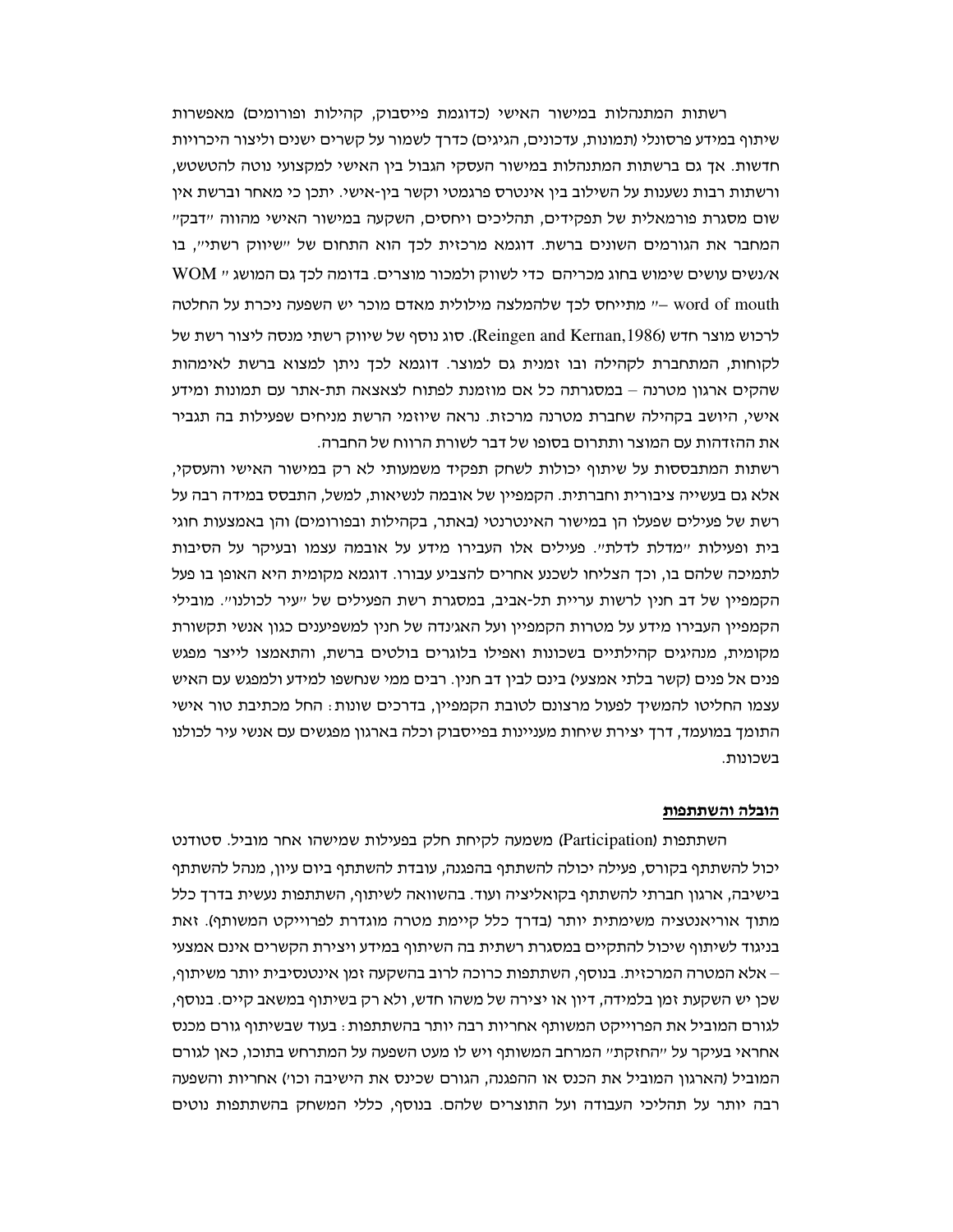להיות מוגדרים ופורמליים יותר מבשיתוף: לקורס אקדמי יש לרוב דרישות ברורות וסיליבוס מוגדר, לקואליציה יש לרוב אגינדה מנוסחת, לישיבה יש מטרות וליום עיון או כנס יש תכנים מוגדרים ודרכי השתתפות מובנות.

בדומה לשיתוף, גם בהשתתפות נשמרת אוטונומיה רבה בקבלת החלטות, והיא נעשית ברובה באופן עצמאי. הגורם המוביל מגדיר בדרך כלל את "כללי המשחק" הן במובן הפיזי (מועד ומקום ההתרחשות), והן במובן המהותי (מטרות, אגינדה, תוכן). כאשר אנו מחליטים להשתתף ולתת הרצאה בכנס, למשל, אנו כפופים לסדרה של דרישות ומגבלות הן בשלב הקבלה לכנס (ניסוח הטקסט, תכני ההרצאה, מסגרת הזמן) והן בשלב הביצוע (מקום, זמן, שותפים לפאנל). לעיתים קרובות הגורם המוביל בוחר להתייעץ עם אחרים טרם קבלת ההחלטה, כדי להגדיל את הסיכוי שאחרים ייענו להזמנה להשתתף בפעילות, אך בסופו של דבר הוא חופשי להתחשב או להתעלם מההמלצות שניתנו לו. במקביל, קיימת מידה רבה יחסית של אוטונומיה ועצמאות בתוך המסגרת שנקבעה: מרגע שהתקבלנו לכנס, אנו חופשיים לתכנן ולערוך את ההרצאה שלנו בכנס כראות עינינו. בדומה לכך, כאשר אנו מחליטים לקחת חלק בהפגנה שארגון אחר מכנס אנו כפופים למסרים, למקום ולזמן שהגדיר, אך חופשיים להניף שלט המבטא את עמדותינו הייחודיות, וכותבים של פרק בספר לא בוחרים בד״כ את שם הספר או ההוצאה בה יצא לאור. אד מננסחים את הפרק יישלהםיי בהתאם להשקפת עולמם. כך, מתאפשר מצב של אוטונומיה בתוך גבולות השתתפות מוגדרים. כללי משחק עמומים, נוקשים או מגבילים מדי עלולים להרתיע משתתפים פוטנציאלים. כללי המשחק בהירים אך בעלי מידה של גמישות מקלים הן על המוביל לנהל את הפרוייקט המשותף, והן על המשתתף להכריע האם לקחת בו חלק ובאיזה אופן.

אחד היתרונות המרכזיים של בחירה בפוזיצייה של הובלה והזמנת אחרים להיות משתתפים היא האפשרות ליזום ולמנף פרוייקטים רבי-משתתפים מבלי לערב את כולם בקבלת ההחלטות הנוגעות למסגרת ולמטרות-העל. אחד האתגרים המרכזיים של הובלה הוא יצירת הלימה בין המסגרת הכוללת ומטרות-העל של הפרוייקט, לבין האינטרסים והצרכים של המשתתפים, הזקוקים לחופש לפעול, להשפיע ו/או ליצור בתוך מסגרת זו. חוסר הלימה בין מטרות המסגרת לאלו של המשתתפים הוא מקור עיקרי למתחים ולקונפליקטים ( Mizrahi and Rosenthal, 2001). המחשה לכך ניתן למצוא בקואליציות הפועלות להשפעה על מדיניות ציבורית : לעיתים קרובות מוקמת קואליציה שמטרותיה חופפות את האגינדה המרכזית של אחד הארגונים המשתתפים בה. ארגון זה לא יכול להרשות לעצמו להיעדר מהקואליציה, שכו חשוב לו להיות קרוב להתרחשויות במגרש ישלוי׳; אך הצלחת הקואליציה עלולה לבוא על חשבון הצלחת הארגון, כך שהיא מתחרה עימו על משאבים כגון מענקים מקרנות, נראות ציבורית, יוקרה ולגיטימציה. במקרים אלו הארגון עלול להיות חבר בקואליציה רק כדי יילתקוע לה מקלות בגלגלים״. האתגר שעומד בפני הגורם המוביל בקואליציה במקרה זה הוא ליצור יותר הלימה בין צרכי הארגון למטרות הקואליציה. במקרה זה, פתרון אפשרי הוא למשל מינוי של נציג הארגון לדובר של הקואליציה, ויצירת מצב בו הישגיה מזכים ארגון זה בבולטות תקשורתית.

אחד היתרונות המרכזיים של בחירה בפוזיצייה של השתתפות בתוך פרוייקט שמישהו אחר מוביל היא האפשרות לעשות ולהשפיע, וזאת בלי להידרש לאחריות ולהשקעה האנרגייה האינטנסיבית הנדרשת מהובלת המהלך כולו. לעיתים קרובות מטרות של השתתפות הן צנועות, מותאמות לכוחות הקיימים ולכן גם ברות השגה יותר ממטרות של הובלה : אנו מסוגלים להציג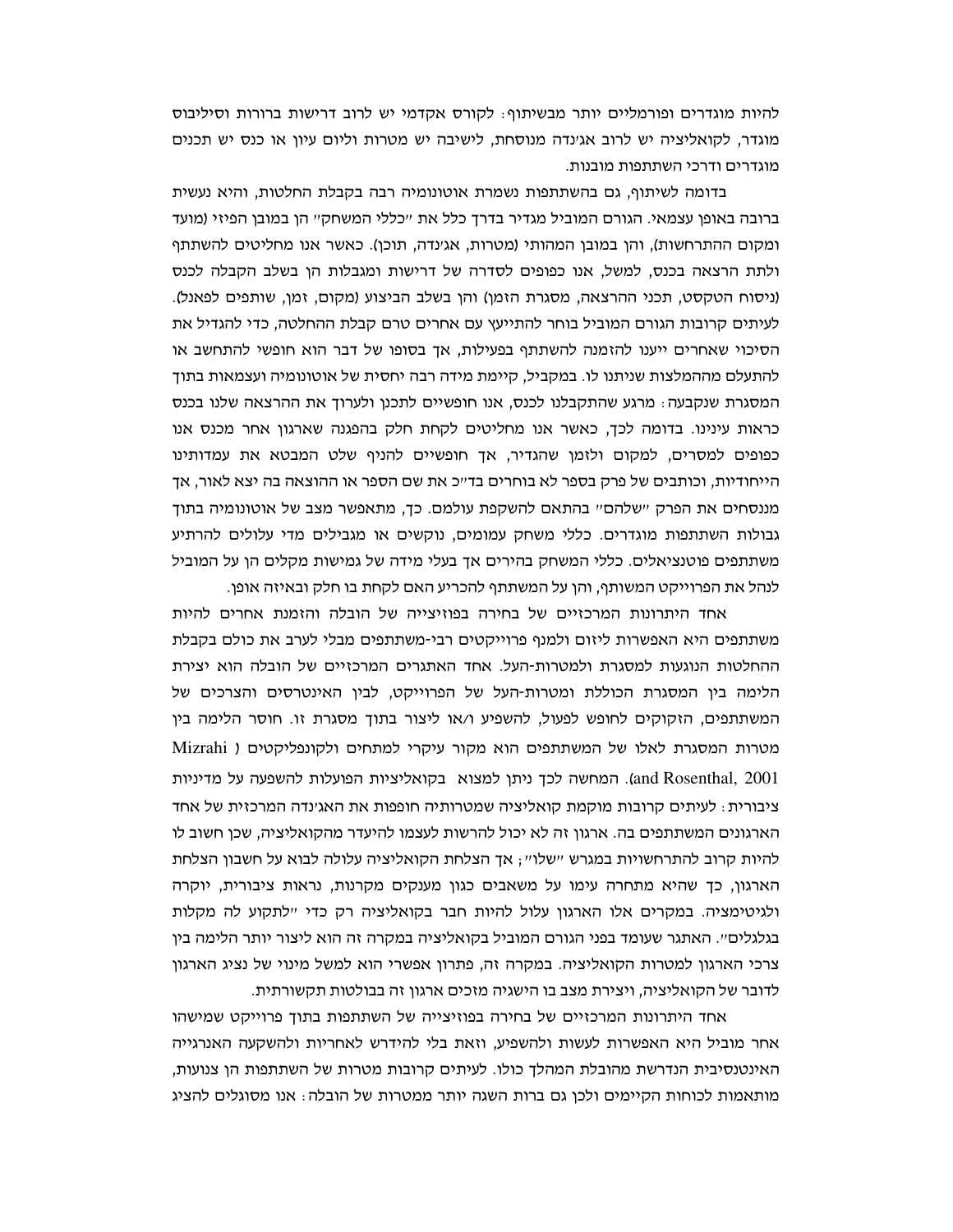בכנס אך לא לארגן אותו; לכתוב פרק בספר ולא ספר שלם; להשתתף בהפגנה אך לא להוביל אותה. כאשר גורמים רבים בוחרים להשתתף בפעילות מתאפשרת לעיתים קרובות בנייה של כוח משותף (Mizrahi and Rosenthal, 2001). כוח משותף מגדיל את הסיכוי להשיג מטרות שכל אחד מהמשתתפים לא היה יכול להשיג לבדו: השתתפות רחבה של עובדים במאבק על שכר מאפשרת לדרוש תנאים טובים יותר מהמעסיק; התארגנות לקואליציה של ארגונים לשינוי חברתי מאפשרת הפעלת לחץ אפקטיבי יותר על מקבלי החלטות וקובעי מדיניות ועוד.

לא רק גודלה של הקבוצה משפיע על כוחה ועל יכולת ההשפעה שלה – הרכב המשתתפים בה משחק תפקיד משמעותי לא פחות. הרכב קבוצת המשתתפים הוא שאלת מפתח המטרידה בדרך כלל הן את המובילים והן את המשתתפים בפעילות או בפרוייקט. האם לפתוח את הקורס לסטודנטים ממחלקות אחרות! האם להזמין לקואליציה גם גורמי ממסד! האם לערוך אירוע גיבוש מחלקתי או כלל ארגוני? מחד, ככל שהרכב הקבוצה מגוון יותר, מתרחב הפוטנציאל להשפעה על ציבורים רחבים והכוח המשותף גדל. עצם החיבור בין גורמים בלתי צפויים, שהיו מנותקים ואפילו ביחסי קונפליקט בעבר, יכול להגדיל משמעותית את הנראות הציבורית ואת כוח ההשפעה של הפעילות המשותפת. עם זאת, ככל שהרכב הקבוצה מגוון יותר קשה יותר לנסח מסרים מוסכמים, להתמודד עם תכנים המצריכים רקע וניסיון מקצועי, ולפתח שפה משותפת. מנהיגים של מאבקים גדולים בהיסטוריה כגון מהטמה גהנדי ומרטין לותר קינג התברכו ביכולת יוצאת דופן לגייס קהילות מסוגים שונים להזדהות ולקחת חלק פעיל במאבק משותף ולקדם שינוי במציאות (Sharp, 1973; 2005). הגדלת היכולת למפות את שדה השחקנים, הכוחות והאינטרסים, לזהות את הקולות החיוביים בכל צד ולגייס משתתפים מסוגים שונים למהלך משותף מהווה חלק מרכזי בפיתוח מנהיגות וחשיבה אסטרטגית, ומגדילה משמעותית את הסיכוי להוביל תהליכי שינוי במרחב הציבורי, המקצועי והארגוני (אלון ועומר, 2005; London, 2004 .(Francis, 2004;

#### <u>שיתוף-פעולה</u>

שיתוף פעולה שונה (Collaboration) משיתוף בכך שיש בו "פעולה" – פרוייקט או מהלך שכמה גורמים מובילים ביחד. כמה ארגונים יכולים להוביל יחד השתלמות, לארגן יחד אירוע ציבורי, להוציא יחד פרסום ועוד. פרקטיקה של שיתוף פעולה נבדלת מזו של הובלה / השתתפות בכך כאן השותפים **מובילים יחד** את הפרוייקט המשותף. הדבר מתבטא בעיקר בתהליכי קבלת ההחלטות : השותפים כאן הם בעלי משקל אמיתי בהכרעות שונות, והחלטות על מסגרת הפעולה, מטרותיה ומאפייניה מתקבלות יחד. בשל כך, שיתוף הפעולה מצריך בדרך כלל השקעה רבה יחסית של זמן ואנרגייה: תהליכים כגון תכנון, תיאום וקבלת החלטות הופכים למסורבלים יותר ומצריכים דיון ובירור הדדי. ככל שגורמים רבים יותר שותפים להובלת הפרוייקט ולקבלת ההחלטות כך קשה ותובעני יותר לנהל אותו, ונדרשת השקעה אינטנסיבית יותר של משאבי זמן ואנרגייה (Linden, 2002; Vangen and Huxham, 2003).

מניסיוני, שיתוף פעולה טוב מערב לרוב שני אלמנטים מרכזיים: ערך מוסף ייחודי של כל צד המבחין ומבדיל ביניהם, יחד עם ערכים, מטרות או אינטרס משותף המחבר ביניהם. ללא ערך מוסף ייחודי הצדדים יכנסו לדינמיקה של תחרות ולעיתים גם לחששות מפני אבדן זהות והבלעות בתוך השותפות. התחושה היא כשל שני א/נשים המנסים לשבת על אותו כיסא. כך, דמיון בתחומי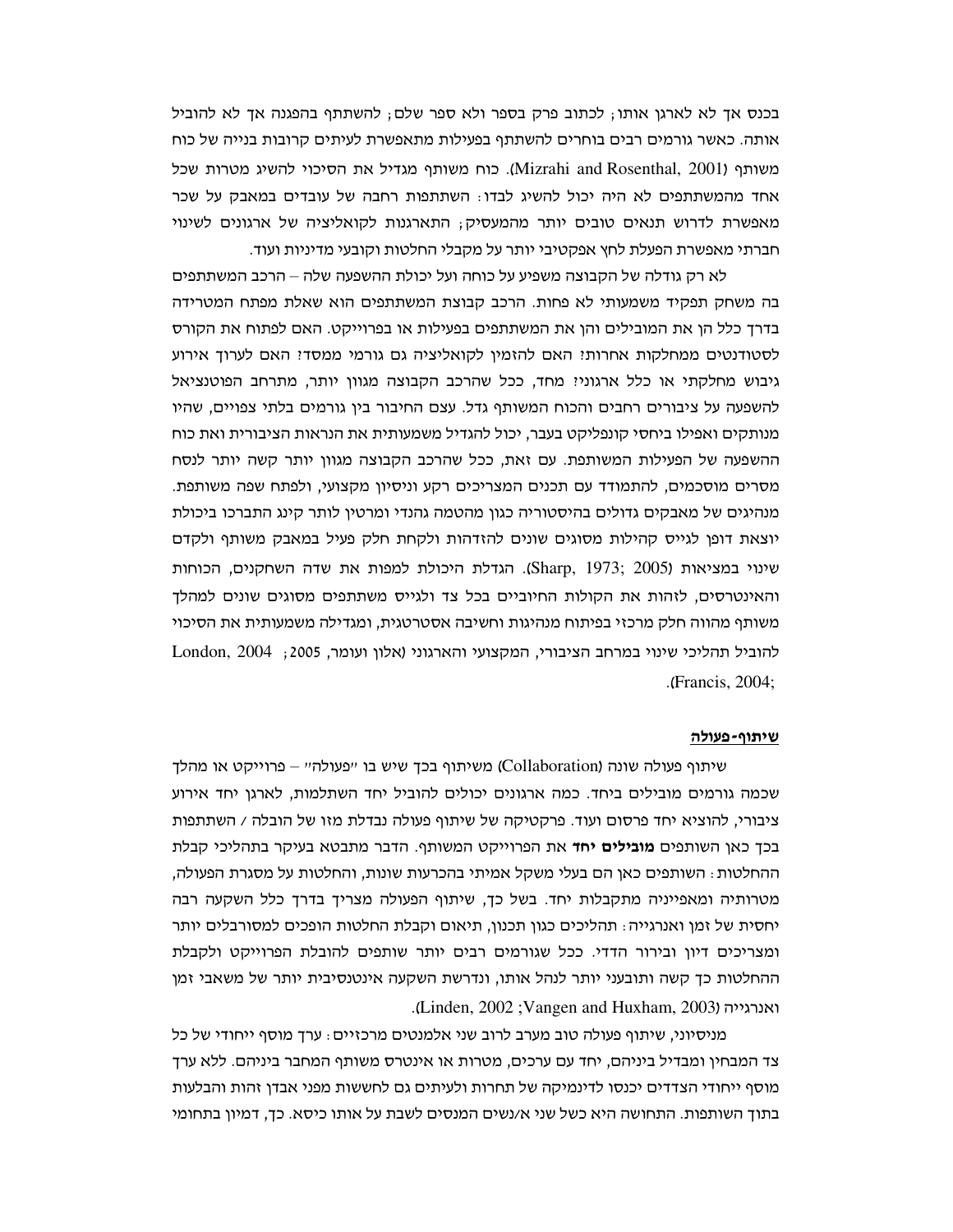העשייה, בידע ובניסיון עלול להיות גורם שמקשה – ולא מקל על בניית הקשר. פיתרון אפשרי לכך הוא יצירת הסכמים המגדירים את הערך המוסף באופן מוסכם וברור: אם הפעילות ותחומי המומחיות של שני הארגונים דומים, למשל, ניתן לייצר הבדל עייי חלוקת מרחב הפעילות הגיאוגרפי או פנייה לקהלי יעד שונים. בנוסף, בהיעדר גורם מחבר כגון שפה משותפת, זהות מקצועית דומה או השקפת עולם ערכית – הצדדים צפויים להתקשות ביצירת דיאלוג פורה ביניהם, ולהתקל בקשיים רבים בניהול הפרוייקט המשותף. כך, ניתן לדמות בניית שיתוף פעולה מוצלח להטלת צילצל: יש צורך בקשתות משני צידיו (הערך המוסף הייחודי) כדי שייתפס, והן במוט המחבר במרכז כדי שהקשר לא יתפרק.

היתרון המרכזי הגלום בשיתופי פעולה הוא היכול להשיג או לעשות משהו שאני לא יכולה לבד. לכל צד יש משאב (כסף, ידע, קשרים, ניסיון, זמן, כח-אדם מקצועי, לגיטימציה ציבורית וכו') אשר נחוץ לצד השני, והשילוב בין המשאבים השונים מאפשר בניית תוצר שכל הצדדים מעוניינים בקיומו, ושאף אחד מהם לא היה יכול ליצור לבדו (Linden, 2002). ניתו להמשיל זאת לחלקים של פאזל המתחברים לכדי שלם: כדי ליצור את התמונה הרצויה יש צורך בחיבור בין חלקיה השונים. יתרון נוסף של עבודה בשיתוף פעולה הוא חלוקה בסיכונים: במקרה של כישלון או הפסד, המחירים מתחלקים בין השותפים השונים (Huxham, 1993). בנוסף, עבודה עם השותף מאפשרת מפגש מעמיק יותר עם הייאחריי: עם תרבות ארגונית שונה, תפיסות עבודה אחרת, ידע חדש ועוד. בכוחו של המפגש עם האחר ליצור תהליכים של הפרייה הדדית והזדמנויות ללמידה, התחדשות ויצירתיות.

לצד היתרונות של עבודה בשיתוף פעולה קיימים גם מחירים וחששות. מחיר אחד הוא השקעת הזמן והאנרגיה שמצריכים תהליכי העבודה המשתפים, ובראשם תכנון, תיאום וקבלת ההחלטות. הבדלים בתרבות הארגונית, בהרגלי העבודה ובהנחות היסוד מהווה כר פורה לא רק ללמידה והתחדשות, אלא גם לקונפליקטים, אי הבנות וחילוקי דיעות. מחיר נוסף של העבודה בשיתוף פעולה הוא החלוקה בקרדיט: הצלחה בפרוייקט לא נזקפת לזכות אחד השותפים אלא מתחלקת בין כולם. בנוסף, כניסה לשיתוף-פעולה חושפת כל אחד מהשותפים לאפשרות של ניצול. מאחר ושיתוף הפעולה כרוך בחשיפה של משאבים, קיימת סכנה שהשותף ינכס אותם לעצמו (למשל: ישתמש בידע שפיתחנו כדי לקדם פרוייקט שלו – גניבת ידע, ינכס את העשייה המשותפת לעצמו – גניבת קרדיט) או יעשה בהם שימוש המנוגד לאינטרסים שלנו (למשל: ישתמש בכספים המשותפים למטרות אחרות מהמוסכם, יצא באמירות שיפגעו בלגיטימציה הציבורית ובשם הטוב שלנו). תהליכים של בניית אמון (Trust building) משחקים תפקיד מרכזי יותר ככל ששיתוף הפעולה מערב חשיפה של משאבים חשובים ורגישים יותר (Vangen and Huxham, 2003). כאשר רמת הסיכון גבוהה במיוחד, ניתן להתחיל את העבודה המשותפת בפרוייקט "פיילוט" מצוצמצם יותר, המפחית את רמת הסיכון ומאפשר תהליכים של רפלקציה ולמידה.

הסיכונים והחששות בכניסה לפרוייקט משותף מועצמים כאשר קיימים פערים בכוח בין השותפים. כוח בשותפות יכול להתבטא בגודל הארגונים, בכמות המשאביים החומריים העומדת לרשותם, ביכולת ההשפעה שלהם. מקור כוח חשוב במיוחד בשותפויות הוא ייחודיות, או הקלות בה אפשר למצוא לארגון חלופות. ארגון המחזיק במשאב ייחודי שאין לאף אחד אחר (כגון ידע, לגיטימציה בקרב קהל היעד, קשרים לגורמים חשובים) מגדיל משמעותית את כוחו בשותפות.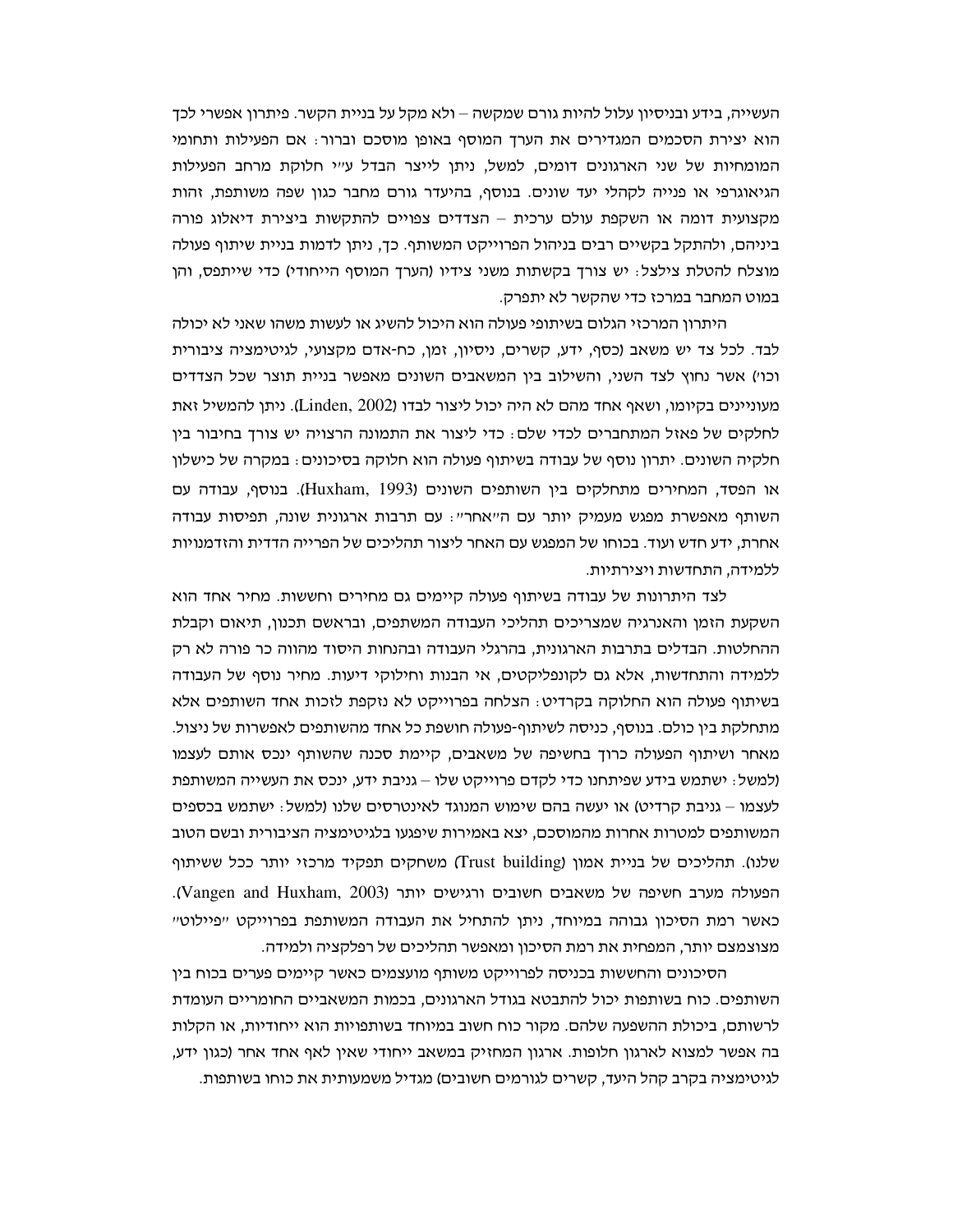כאשר קיימים פערים משמעותיים בכוח בין שותפים שונים, הם עלולים לייצר דינמיקה בה הארגון החלש מודר בפועל מתהליכים משמעותיים של קבלת החלטות, והשותפות מובלת בפועל ע׳׳י הגורם החזק. סכנות אלו שכיחות במיוחד בשיתופי פעולה בין מגזריים : כאשר הממסד חובר לארגונים קהילתיים קטנים, למשל, קיימת סכנה של ייקואופטציה׳י, בה ישתמש בקשר איתם כ״עלה תאנה״ לפעילות המנוגדת לאינטרסים הקהילתיים; כאשר גורמים עסקיים או בעלי הון חוברים לעמותות ולא/נשי ציבור קיימת סכנה שישתמשו בכוחם הכלכלי כדי לקדם מטרות פרטיות המנוגדות לאינטרס הציבורי הרחב (Linden, 2002; Francis, 2004).

גורם חשוב שיכול לחזק את הצד הייחלשיי בקשר הוא יצירת חלופות לצד החזק. אשר מונעות מצב של תלות. כאשר עמותה קטנה, למשל, נתמכת ע״י יותר מגורם מממן אחד, או לחלופין עומדת בקשר עם מספר גורמי ממסד שונים – היכולת של כל אחד מהם להפעיל עליה לחץ קטנה. בנוסף, מודעות ליחסי הכוח ודיבור גלוי עליהם מאפשרת להבנות מנגנונים שישמרו על הצד החלש, כגון: הצבת גבולות ברורים בהגדרות התפקיד ואופני הפעילות של כל צד, או ביסוס תהליכים שקופים של קבלת החלטות. לעיתים הצד החזק מודע לפערים בכוח ואף מעוניין לצמצם אותם מסיבות ערכיות (שאיפה לשוויון והדדיות בקשר) או פרגמטיות (צורך בקשר "בגובה העיניים" כדי לקדם מטרות של למידה, יצירה או עשייה משותפת). במקרים אלו קיימות מגוון דרכים לאזן את הפערים בכוח, ביניהן : ניהול תקציב הפרוייקט ע״י הארגון החלש, מתן זכות וטו לארגון החלש בשאלות קריטיות, ויצירת מרחבי פעולה משותפים בזירות בהו הכוחות שווים (למשל: ביסוס השותפות על מפגשי לימוד וחשיבה משותפת בהם אינטליגנציה ויצירתיות משחקים תפקיד מרכזי יותר ממשאבים חומריים).

מידת המורכבות של שיתוף הפעולה תלוייה גם בשאלה האם הוא ממוקד במשימה מוגדרת ותחום בפרק זמן ידוע מראש, או לא. כאשר לפרוייקט המשותף יש התחלה, אמצע וסוף, ההשקעה ממוקדת סביב מטרה בהירה ובדרך כלל גם סביב פרק זמן מוגדר. בנוסף, אותם השחקנים יושבים לרוב סביב שולחן השותפות לאורך כל הדרך. לעומת זאת, במצבים בהם לפרוייקט המשותף יש אופי מתמשך, וקשה יותר להגדיר לו אמצע וסוף, המורכבות וההשקעה הנדרשת עולות. זאת מכיוון שבשת״פ מתמשך נדרשים מנגנונים המאפשרים תגובה לשינויים : הן בסביבה החיצונית (מלחמות, בחירות, משבר כלכלי...) והן בסביבה הפנימית (תחלופה של אנשים בארגונים, שינוי במאזן ההכנסות ועוד).

בשת״פ מורכבים ו/או מתמשכים לאורך זמן רב הסכם כתוב בין הצדדים יכול לסייע בהסדרת מנגנוני העבודה, ולשמש כעוגן בתוך מציאות משתנה (Linden, 2002). מסמך מסוג זה מגדיר כיצד יתנהלו תהליכים כגון העברת מידע רלוונטי בין הצדדים, קבלת החלטות, ניהול קונפליקטים, חלוקת רווחים, ואפילו את אופן פירוק השותפות. תהליך כתיבת ההסכם יכול לשמש כמעין "פיילוט" של עבודה משותפת, המאפשר לצדדים לברר ציפיות, משאלות והנחות יסוד, ומצריך השקעה של זמן ואנרגיה. עוגן אפשרי נוסף בשיתופי פעולה מורכבים ומתמשכים הוא השקעה בקשר וביחסים: בניית אמון, תקשורת ומנגנונים שמתמירים תהליכי קונפליקט ללמידה ושינוי. השקעה מסוג זה נחוצה יותר ככל שגבולות הפרוייקט עמומים יותר, וככל שהעשייה המשותפת מתמשכת יותר.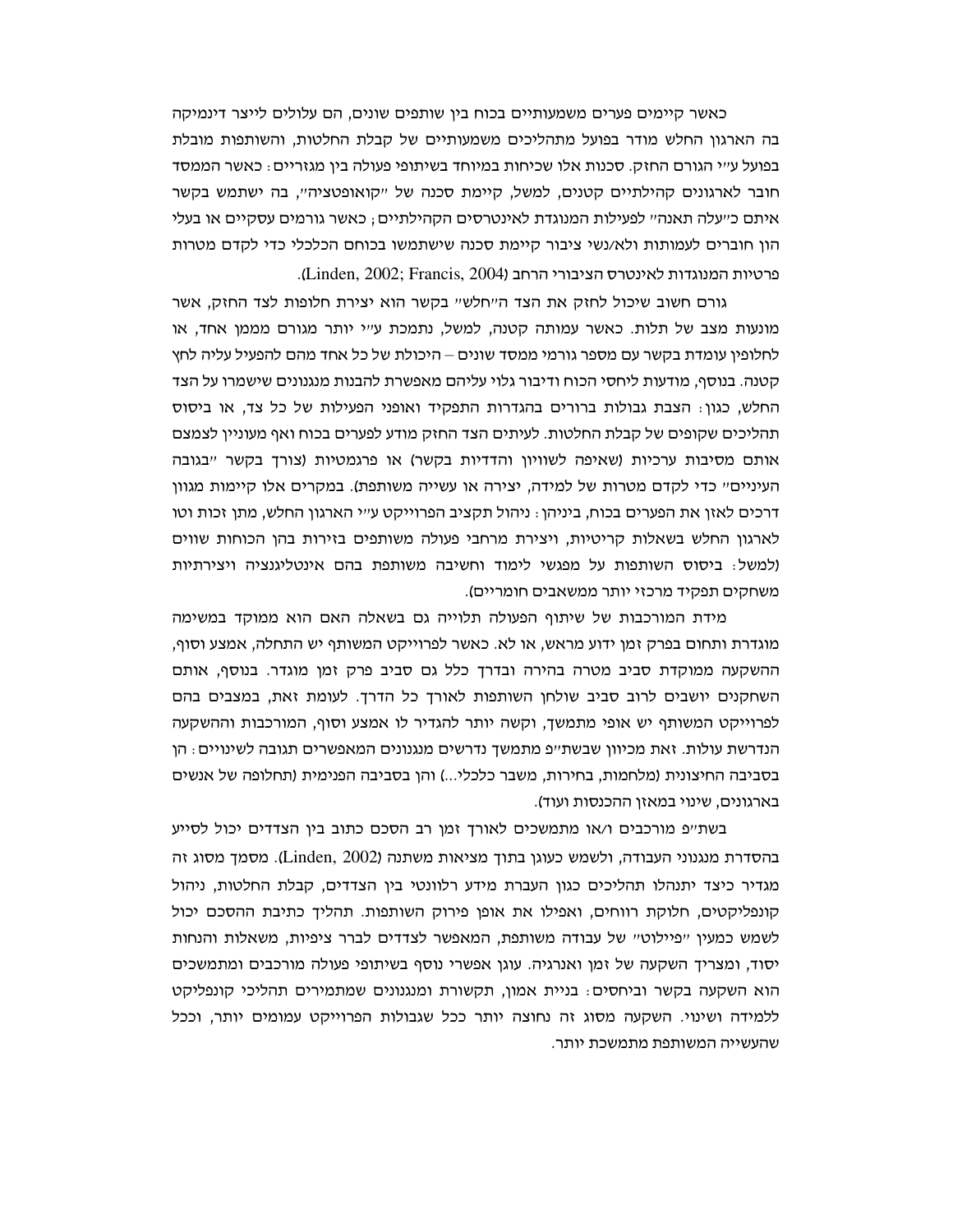#### שותפות אסטרטגית / שותפות ליבה

שותפות אסטרטגית (Strategic partnership) או שותפות ליבה (Core partnership) היא קשר ארוך טווח, המשלב בדרך כלל חיבור במטרות הליבה, בחזון ובערכים עם אינטרסים פרגמטיים. בשונה משיתוף-פעולה כאן הפרוייקט המשותף אינו המטרה המרכזית של הקשר ונתפס כאמצעי להשגת מטרות משתפות רחבות יותר. במקרים אלו כאשר הפרוייקט לא מצליח השותפות לא מתפרקת, והשותפים מחפשים פרוייקט אחר, שיצליח יותר לבטא ולקדם את התפיסה האסטרטגית המשותפת. למשל: ארגון לשינוי חברתי מקיים מזה זמן רב שיתוף פעולה מתמשך עם אחת האוניברסיטאות בהובלת קורס המחבר בין אקדמיה ומעורבות חברתית. במסגרת הפרוייקט אנשי הארגון והאוניברסיטה חולקים משאבי ידע, קשרים, משאבים חומריים ועוד. בנוסף, מתקיימים תהליכים של למידה הדדית, קבלת החלטות משותפת, תכנון והפקת לקחים. אולם, זו אינה שותפות במטרות הליבה של הארגונים, כיוון שהמטרה המרכזית של הארגון היא להביא סטודנטים להיות מעורבים בתהליכים של שינוי חברתי, ואילו המטרה המרכזית של האוניברסיטה היא להכשירם לעסוק במחקר. לאחרונה, הארגון הרחיב את פעולתו, ומשלב את אותו קורס בדיוק בתכנית חדשה שהוקמה באוניברסיטה אחרת. מסתבר שבשותפות החדשה שני הצדדים חולקים גם תפיסה אסטרטגית משותפת: שניהם רוצים לפתח את הסטודנטים בתכנית את היכולת להיות סוכני שינוי, ולקדם מעורבות והשפעה שלהם במרחב הציבורי והקהילתי. התפיסה המשותפת מאפשרת מצב בו הקורס מהווה פרוייקט אפשרי אחד מני רבים, ואכן תוך שנה התפתחו יוזמות שונות כגון: פתיחת קליניקות המכשירות סטודנטים לפעול ביישטחיי כפרקטיקאים, פרסום משותף של חוברת המכילה מאמרים וכלים לעבודה חברתית, ייזום אירועים חברתיים בתוך המרחב האוניברסיטאי ועוד.

בדומה לזוגיות או חברות עמוקה, שותפות אסטרטגית היא דבר נדיר יחסית. מעט מצבים מאפשרים שילוב משמעותי בין תפיסה ערכית ואסטרטגית משותפת לבין win-win אמיתי ברמת האינטרסים. לכך מתווספת מורכבות נוספת ברמה הבינאישית: שותפות מסוג זה כרוכה בדרך כלל גם בהלימה בין הא/נשים המנהלים את השותפות בתוך כל ארגון. חיבור עמוק ומשמעותי ברמת הנפשות הפועלות מאפשר במצבים אלו עשייה פורייה במיוחד: אפשר לחלום יחד, ליזום וליצור יחד, ולעסוק בצדדים המשמעותיים ביותר של עשייה ארגונית, מקצועית או חברתית. בהיעדר חיבור חזק ברמה הבינאישית, העבודה המשותפת נוטה להתמקד יותר בצד הפרגמטי. במקרים בהם המשימה הקונקרטית ולא החזון האסטרטגי או ערכי הליבה נמצאים במוקד העבודה המשותפת, הקשר בין הצדדים עשוי להפוך לשיתוף פעולה מתמשך.

#### סיכום

בבואנו לבחור בין פרקטיקות שונות של עבודה משותפת ניתן לקחת בחשבון מספר שיקולים :

1. – באיזו מידה השותף מחזיק בחזון, ערכים ובמטרות ליבה הקרובות לשלנו? ככל שהחזון, הערכים ומטרות הליבה דומים יותר, קיים בסיס המאפשר יצירת קשר מורכב, שבו יש השקעה אינטנסיבית של אנרגייה ארגונית והתמודדות עם מצבים עמומים ועם שינויים. כאשר שותף פוטנציאלי מחזיק בערכים ובמטרות שונות משלנו, קשר מוגדר ומצומצם, המאפשר שליטה רבה יותר, יהיה קל יותר לניהול. שיתוף או השתתפות, למשל, מאפשרים שליטה גבוהה יחסית בתכנים, בקשרים ובמשאבים שלנו. בנוסף, הם אינם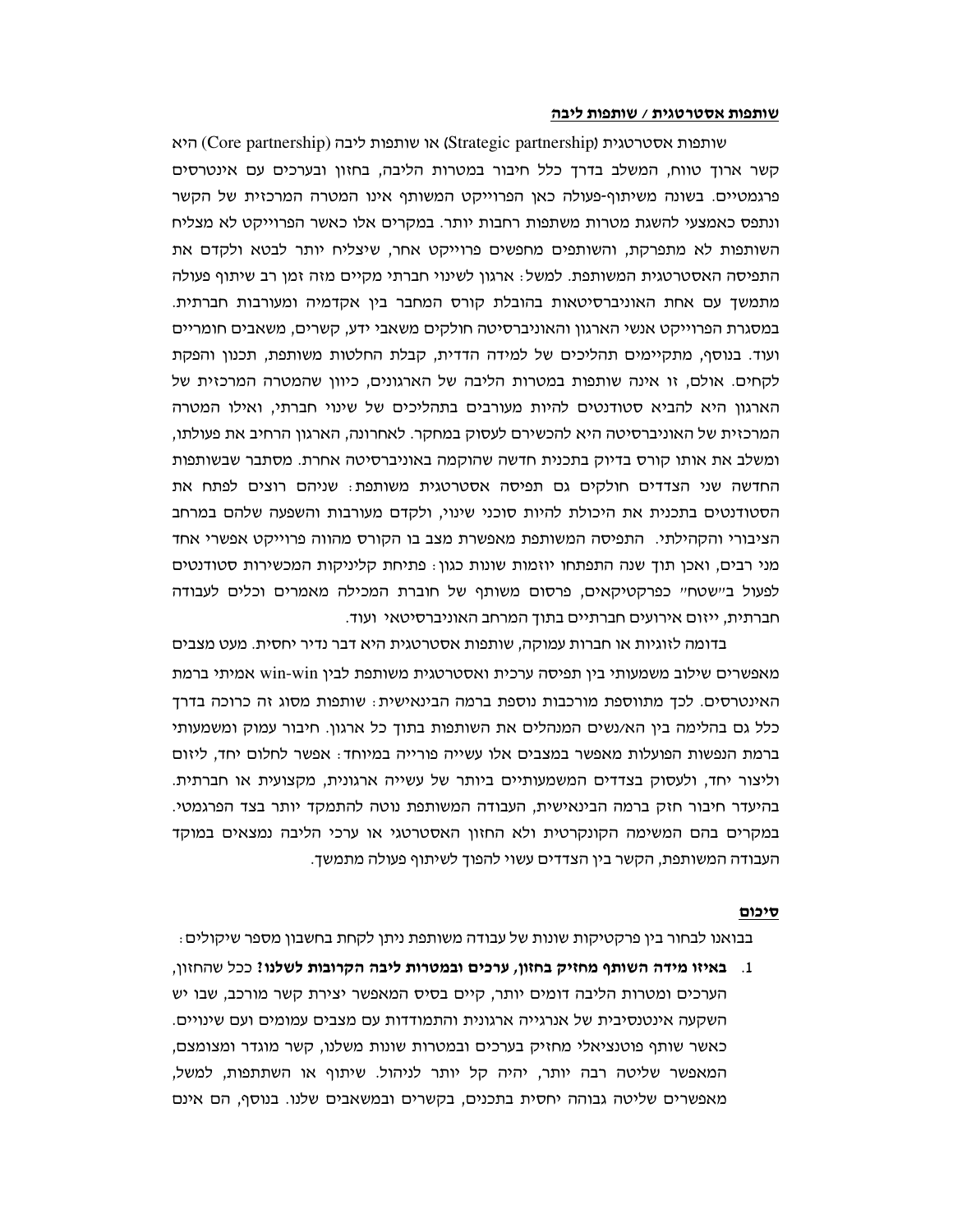מצריכים מאיתנו להשתנות או להתפשר. הממשק הבין-ארגוני משמש להעברה הלאה של משהו שנוצר באחד הארגונים (הרצאה, סדנה, פרק בספר, מידע על פעילות, דעות...) ולא נדרש תהליך של יצירה משותפת. לכן, גם אם השותף שונה ממני, סוג זה של קשר לא ידרוש ממני להשתנות.

- 2. באיזו מידה הקשר מקדם אינטרסים פרגמטיים של הארגון שלנו? פעולה של ארגון מלווה באינטרסים פרגמטיים מסוגים שונים, ביניהם: הגעה לקהל יעד חדש שקשה לגייס, נגישות לידע משמעותי הנחוץ לפעילות, חיזוק בסיס המשאבים עליו נשען הארגון וכולי. ככל שהקשר עם הצד השני מאפשר לנו לקדם אינטרסים משמעותיים יותר, כדאי יותר להשקיע אנרגייה ארגונית ביצירת שותפות מתמשכת, ארוכת טווח ומשמעותית.
- 3. באיזו מידה יש לכל ארגון ערך מוסף ברור בשותפות? לרוב קל יותר לקדם שותפות כאשר לכל צד ערך מוסף מובהק, וקשה לבנות אותה כאשר לשני ארגונים נגישות לאותם משאבים - ידע, קהלי יעד, מקורות מימון וכולי. במקרים של היעדר ערך מוסף ברור ומובחן מתפתחת בקלות תחושה של תחרות, ולעיתים אף מצב בו אחד הארגונים חש שהצלחת השותפות תבוא על חשבון הצלחת הארגון.
- 4. **באיזו מידה קיימים פערים בכוח בין הצדדים:** ככל שהשותפות מצומצמת יותר ובעלת גבולות ברורים, כך קל יותר לנהל אותה גם במצב של פערים בכוח. ככל שההשקעה גדלה והגבולות מטשטשים, כך גדל הסיכון שהארגון החלש ישלם מחירים גבוהים על מצב של קונפליקט ואי הסכמה ויאלץ להתפשר על ערכיו ומטרות הליבה שלו. במצבים של שיתוף פעולה מתמשך או שותפות אסטרטגית חשוב לייצר מנגנונים השומרים על חופש הפעולה והאוטונומיה של הצד החלש כדי למנוע התפתחות של יחסי תלות בין הצדדים.
- 5. באיזו מידה יש לנו יכולת להשקיע אנרגיה ארגונית בשותפות? כאמור, ככל שהשותפות יותר מורכבת ויותר מתמשכת, דרושה יותר השקעה של זמן, מחשבה, כוח אדם ומשאבים נוספים. ככל שלארגון יש פחות משאבים כדאי להיות בררנים יותר בבחירת השותפויות בהו משקיעים משאבים אלו.

חשוב לשים לב שפרקטיקות שונות של עבודה יכולות להתקיים במקביל באותה התרחשות בין ארגונית. מאבק לשינוי חברתי, למשל, יכול לערב שותפים אסטרטגיים החולקים תפיסה משותפת של מאבק לשינוי המציאות, שותפים המובילים יחד עשייה מתמשכת (ועדת תקשורת, פעילות לובי), שותפים המובילים יחד פרויקט ממוקד (הפגנה, כנס), משתתפים התורמים משאבים שברשותם (צועדים בהפגנה, תורמים), ורשת של תומכים המעבירים מידע היוצר הזדמנויות ומודעות למאבק (דרך רשתות כמו פייסבוק, למשל). במצבים מסוג זה ניתן ליצור קשר גלוי בין השקעה להשפעה: אותם ארגונים הנמצאים בשותפות אסטרטגית, למשל, הם אלו שישפיעו על קבלת החלטות מדיניות, בעוד שארגונים היוצרים רשת תומכת של שיתוף והשתתפות יהיו מיודעים באופן שוטף על החלטות – אך לא ישתתפו בקבלתן.

מודעות לפרקטיקות שונות של עבודה משותפת יכולה להיות שימושית במספר נקודות הכרעה. ראשית, כאשר אנו שוקלים האם להיענות להזמנה להיכנס לשותפות חדשה, מודעות לסוגי הקשר האפשריים מאפשרת להתמקם בקשר חדש באופן המתאים למטרותינו ולכמות האנרגיה הארגונית שאנו מעוניינים להשקיע בו. שנית, כאשר אנו מעוניינים להקים מסגרת משותפת, מודעות לסוגי הקשר האפשריים מאפשרת לתכנן מסגרת שתאפשר לנו לערב גורמים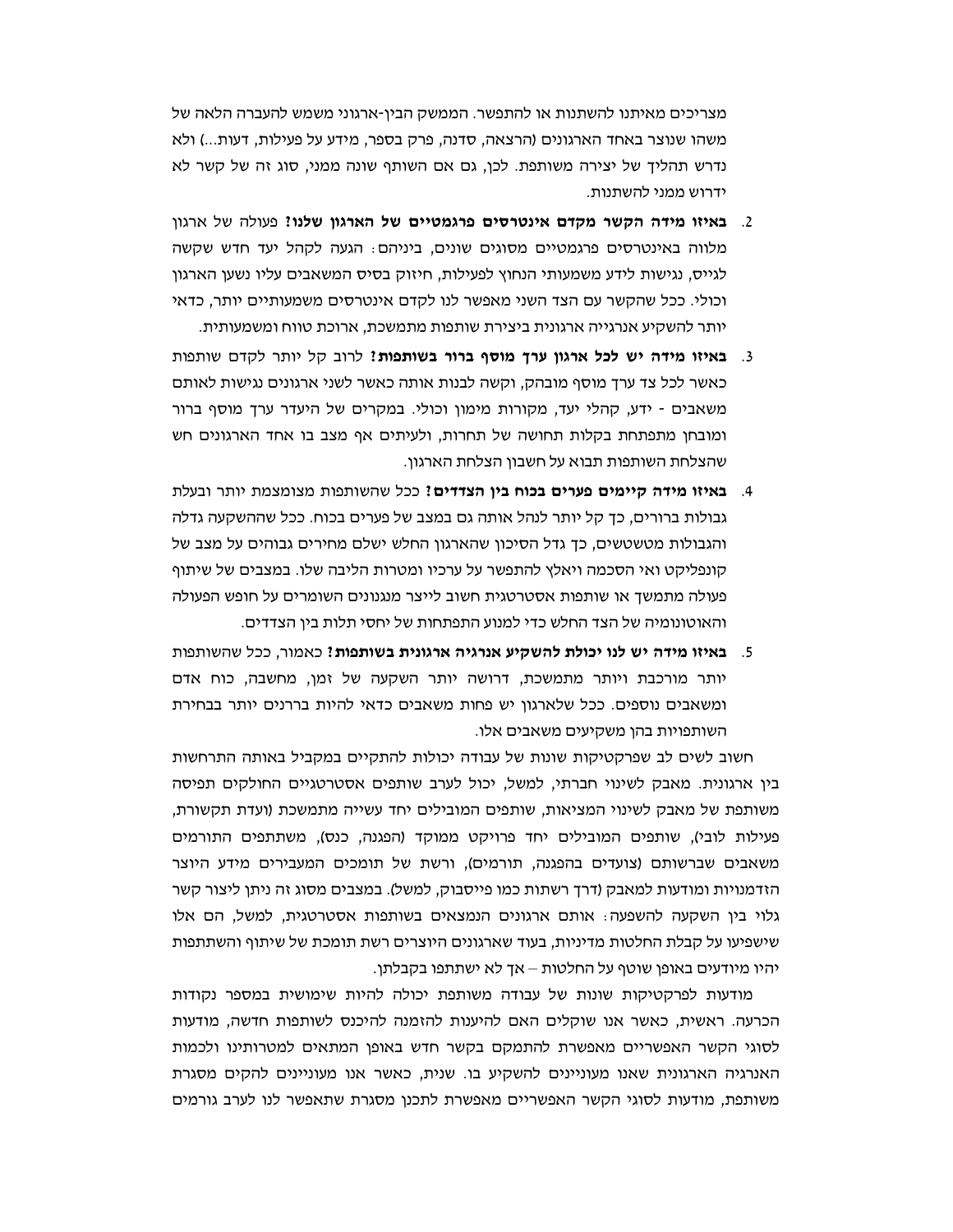שונים במהלך שאנו מובילים בצורות שונות : החל מהובלה משותפת, דרך סיוע בנקודות ספציפיות ועד לתמיכה ושיתוף בידע. ולבסוף, כאשר אנו נמצאים בקשר בין ארגוני שאנו לא מרוצים ממנו, מודעות לסוגי קשר שונים מאפשרת לצאת מהבחירה הדיכוטומית של ״להמשיך ככה ולשלם את המחיריי או יילפרק את השותפותיי, למרחב של אפשרויות לשנות את אופי השותפות. כד, אנו יכולים להתמקם אחרת מול השותף באופן שמשנה את אופי הקשר מבלי לוותר עליו. כך, מודעות לקיומן של פרקטיקות שונות מגדילה את מרחב האפשרויות של פעולה משותפת, ומאפשרת לבחור בכל סיטואציה ארגונית / בינאישית את אופני העבודה המתאימים יותר.

### <u>ביבליוגרפיה</u>

Anderson., P. (1999). Complexity Theory and Organization Science. Organization Science, Vol. 10, No. 3, Special Issue: Application of Complexity Theory to Organization Science, 216-232.

Arenstein., S. R (1969). A ladder of citizen participation. Journal of the American Institute of planners, Vol. 35, No. 4, 216-224.

Francis, D. [2004]. Culture, Power Asymmetries and Gender, in Conflict Transformation, CCTS Review, N. 23, February 2004, http://www.berghof-handbook.net

Guo., C. and Acar., M. (2005). Understanding Collaboration among Nonprofit Organizations: Combining Resource Dependency, Institutional, and Network Perspectives. Nonprofit and Voluntary Sector Quarterly, Vol. 34, No. 3, 340-361

Huxham., C. (1996). Creating Collaborative Advantage. Sage Publications.

Linden, R. (2002). Working across Boundaries: Making Collaboration Work in Government and Nonprofit Organizations. Jossy Bass Publications.

London, S. (1996). Understanding change: the dynamics of social transformation, http://www.scottlondon.com/reports/change.html

Mizrahi., T., Rosenthal., B., B. (2001). Complexities of Coalition Building: Leaders' Successes, Strategies, Struggles, and Solutions. Social Work, Vol. 46, No. 1, 63-78.